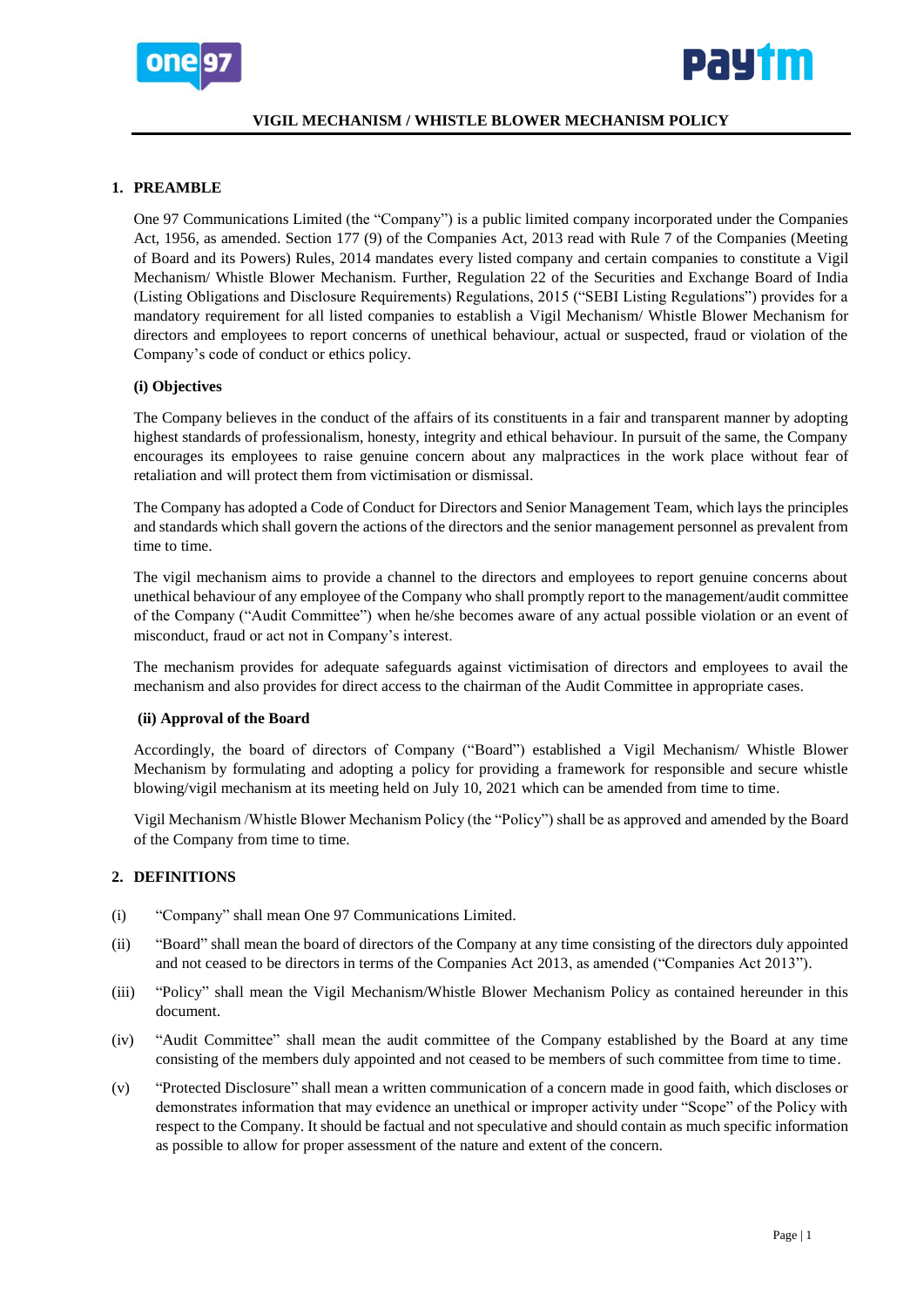



- (vi) "Subject" means a person or group of person against whom or in relation to whom a Protected Disclosure is made or evidence gathered during the course of an investigation.
- (vii) 'Vigilance Officer"/ "Vigilance Committee" shall mean a person authorised by the Audit Committee to receive any Protected Disclosure and to maintain the records from Whistle Blowers and to place same before the Audit Committee for its disposal and informing the Whistle Blower the result thereof. In this Policy, the Vigilance Officer shall mean the chairperson of the Audit Committee, where the context requires. Audit Committee shall act as the Vigilance Committee till such time a separate Vigilance Committee is appointed.
- (viii) "Whistle Blower(s)" shall mean a director or an employee of the Company who makes Protected Disclosure under this Policy and may also be referred in this Policy as "Complainant".

## **3. SCOPE**

The Policy is in addition to the Code of Conduct for the Directors and Senior Management Team and covers disclosures of any unethical, improper behaviour or malpractices and events, which have taken place or suspected to have taken place involving:

- (i) Breach of Company's code of conduct
- (ii) Breach of business integrity and ethics
- (iii) Breach of terms and conditions of employment and rules thereof
- (iv) Financial irregularities including fraud or suspected fraud
- (v) Forgery, falsification or alteration of documents;
- (vi) Gross wilful negligence causing substantial and specific danger to the health, safety and environment
- (vii) Manipulation of Company's data and records including computer files /data.
- (viii) Perforation of confidential/proprietary information
- (ix) Deliberate violation of law/regulation
- (x) Gross wastage/ misappropriation of Company's funds and/or assets and/or resources
- (xi) Any incidence of harassment of any employee of the company based on caste, colour, creed, religion, faith, disability, sexual orientation, national origin, age, marital status, sex, veteran or citizenship or other characteristics protected by law.
- (xii) Instances of leak of Unpublished Price Sensitive Information (UPSI)
- (xiii) Any other unethical or improper conduct.

All the directors and employees of the Company are eligible to make Protected Disclosure under the Policy in relation to the matters concerning the Company and in any matters as laid in above paragraph. Further, the Company has established a separate prevention of sexual harassment committee as per the Sexual Harassment of Women at Workplace (Prevention, Prohibition and Redressal) Act, 2013 and any rules made thereunder, each as amended.

## **4. PROCEDURE**

- (i) All the Protected Disclosures should be reported in writing by the Complainant as soon as possible, not later than 30 days after the Whistle Blower becomes aware of the same and should either be typed or written in legible handwriting either in English or Hindi or in the regional language of the place of employment of the Whistle Blower.
- (ii) The Protected Disclosure should be submitted under a covering letter signed by the Complainant in a closed and secured envelop to the Vigilance Officer or may be sent through email with the subject "Protected Disclosure under Vigil Mechanism Policy". The failure to super scribe the complaint as "Protected Disclosure under Vigil Mechanism" shall not relieve the Vigilance Officer from his/her duty to treat such a complaint as Protected Disclosure.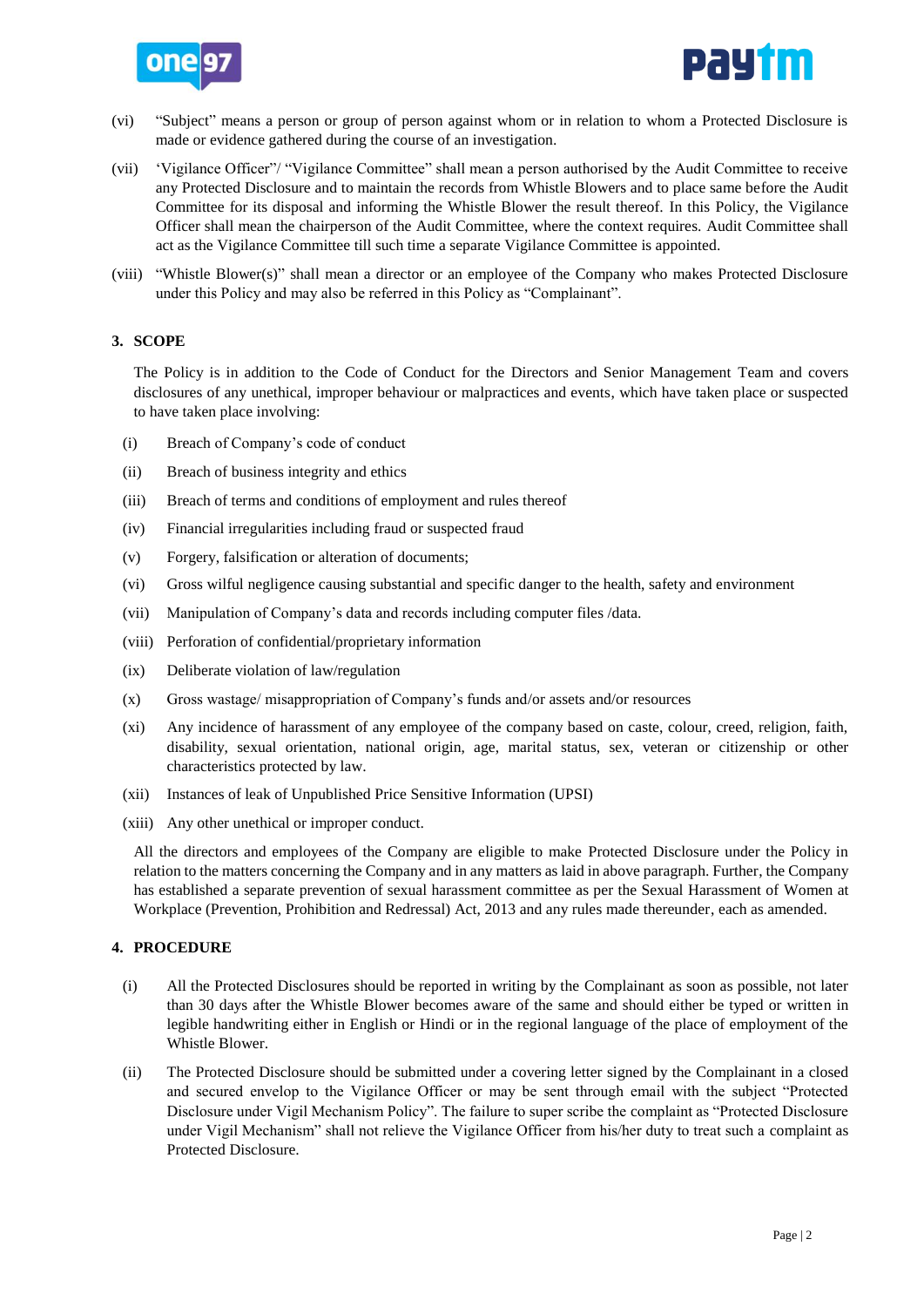



- (iii) All Protected Disclosure should be addressed to the Vigilance Officer or to the Managing Director in absence of Vigilance Officer or to the chairperson of the Audit Committee. Protected Disclosure against the Chairman of the Company should be addressed to the Chairman of the Audit Committee. Protected Disclosure against the Chairman of the Audit Committee should be addressed to the Board.
- (iv) If any Protected Disclosure is received by any executive of the Company other than the Vigilance Officer, the same should be forwarded to the Vigilance Officer for further appropriate action.
- (v) In order to protect the identity of the Complainant, the Vigilance Officer, as the case maybe, shall not issue any acknowledgement to the Complainant and they are advised neither to write their name/address on the envelope nor enter into any further correspondence with the Vigilance Officer.
- (vi) Anonymous disclosure shall not be entertained by the Vigilance Officer, however it shall be the duty and responsibility of the Vigilance Officer/Vigilance Committee to protect the identity of the Whistle Blower.
- (vii) On receipt of the Protected Disclosure, the Vigilance Officer shall detach the covering letter bearing the identity of the Whistle Blower and process only the Protected Disclosure.

# **5. INVESTIGATION**

- (i) All Protected Disclosure under this Policy will be recorded and thoroughly investigated. The Vigilance Officer will carry out an investigation either himself/herself or by involving any other officer of the Company at the advice of the Vigilance Committee or through an outside agency before presenting report of the matter to the Vigilance Committee.
- (ii) The Vigilance Committee if deems fit, may call for further information or particulars from the Complainant and at its discretion, consider involving any other additional officers of the Company or outside agency for the purpose of investigation.
- (iii) The investigation by itself would not tantamount to an accusation and is to be treated as a neutral fact finding process.
- (iv) The identity of a Subject will be kept confidential to the extent possible given the legitimate needs of the investigation. Subject will be informed of the allegations at the outset of a formal investigation and shall be given an opportunity to explain his side.
- (v) Subjects shall have a duty to co-operate with the Vigilence Committee during investigation to the extent that such co-operation sought does not merely require them to admit guilt. Subjects shall have a right to be informed of the outcome of the investigation. If allegations are not sustained, the Subjects shall be consulted as to whether public disclosure of the investigation results would be in the best interest of the Subject and the Company.
- (vi) Unless there are compelling reasons not to do so, the Subject will be given the opportunity to respond to material findings contained in an investigation report. No allegation of wrongdoing against the Subject shall be considered as maintainable unless there is good evidence in support of the allegation.
- (vii) The investigation shall be completed normally within 90 days of the receipt of the Protected Disclosure and is extendable by such period as the Audit Committee deems fit.
- (viii) Any member of the Vigilance/Audit Committee or other officer having any conflict of interest with the matter shall disclose his/her concern forthwith and shall not deal with the matter.
- (ix) In case the concern does not fall within the ambit of the Whistle Blower Policy, the sender shall be informed that the concern is being forwarded to the appropriate department/authority for further action, as deemed necessary.

## **6. DECISION AND REPORTING**

If an investigation leads to a conclusion that an improper or unethical act has been committed, the chairperson of the Audit Committee shall recommend to the Board to take such disciplinary or corrective action as it may deem fit. Any disciplinary or corrective action initiated against the Subject as a result of the findings of an investigation pursuant to this Policy shall adhere to the applicable personnel or staff conduct and disciplinary procedures. The company may also opt to reward the Whistle Blower, based on merits of the case.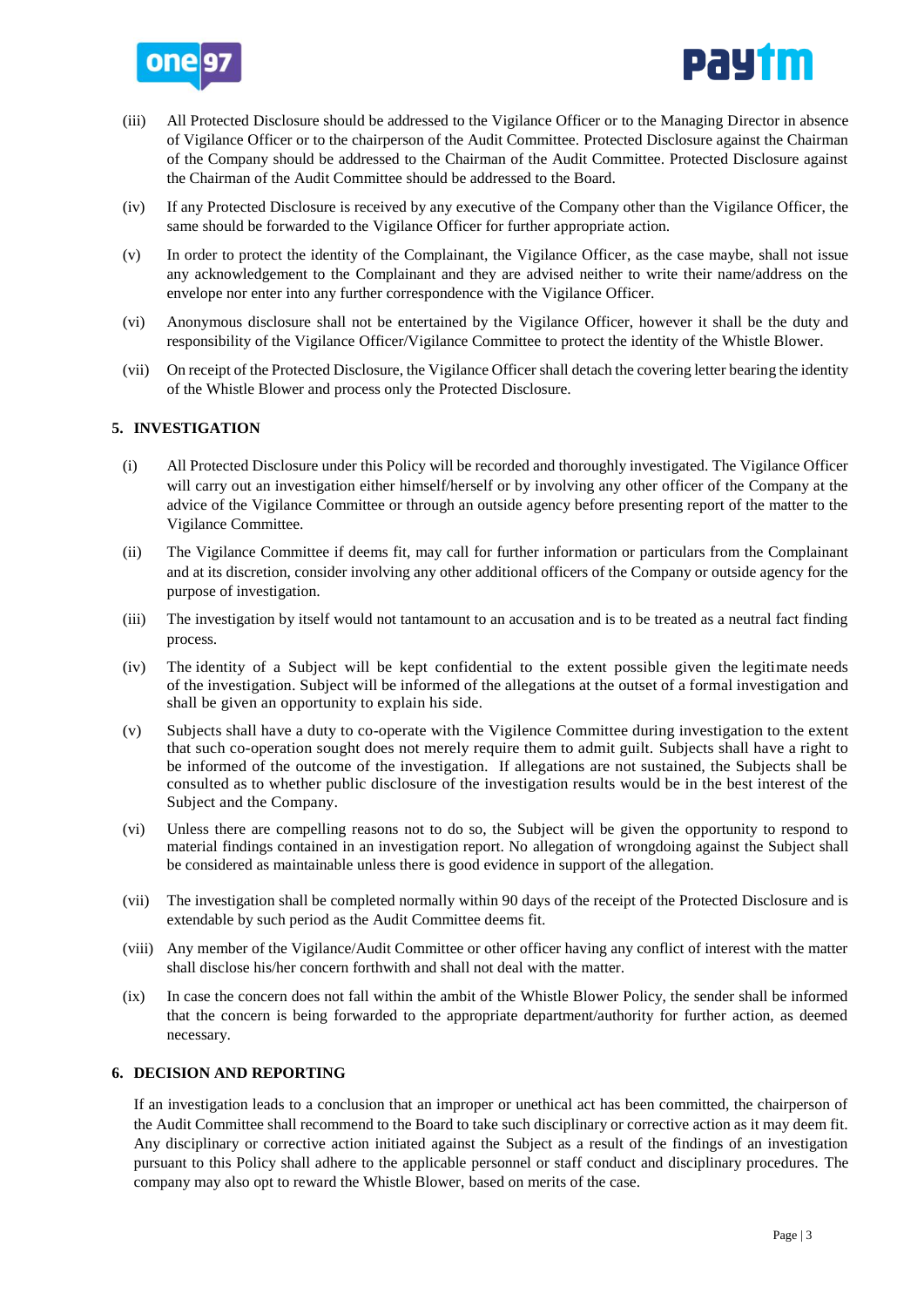



The investigation shall be deemed as closed upon conclusion of the inquiry and disciplinary action, recovery proceedings, initiation of extant legal proceedings, or reporting as required by the policies, after which the investigation shall be reported as closed to the Audit Committee. A quarterly report with number of complaints received under the Policy and their outcome shall be placed before the Audit Committee and the Board.

# **7. CONFIDENTIALITY**

The Complainant, Vigilance Officer, members of the Audit Committee, the Subject and everybody involved in the process shall, maintain confidentiality of all matters under this Policy, discuss only to the extent or with those persons as required under this Policy for completing the process of investigations and keep the papers in safe custody.

# **8. PROTECTION**

- (i) No unfair treatment will be meted out to a Whistle Blower by virtue of his/ her having reported a Protected Disclosure under this policy. The Company, as a policy, condemns any kind of discrimination, harassment, victimization or any other unfair employment practice being adopted against Whistle Blowers. Complete protection will, therefore, be given to Whistle Blowers against any unfair practice like retaliation, threat or intimidation of termination / suspension of service, disciplinary action, transfer, demotion, refusal of promotion or the like including any direct or indirect use of authority to obstruct the Whistle Blower's right to continue to perform his duties / functions including making further Protected Disclosure. The Company will take steps to minimize difficulties, if any which the Whistle Blower may experience as a result of making the Protected Disclosure. Thus, if the Whistle Blower is required to give evidence in criminal or disciplinary proceedings, the Company will arrange for the Whistle Blower to receive advice about the procedure, etc.
- (ii) A Whistle Blower may report any violation of the above clause to the chairman of the Audit Committee, who shall investigate into the same and recommend suitable action to the management of the Company.
- (iii) The identity of the Whistle Blower shall be kept confidential to the extent possible and permitted under law. Any other employee assisting in the said investigation shall also be protected to the same extent as the Whistle Blower.

## **9. DISQUALIFICATIONS**

While it will be ensured that genuine Whistle Blowers are accorded complete protection from any kind of unfair treatment as herein set out, any abuse of this protection will warrant disciplinary action. Protection under this Policy would not mean protection from disciplinary action in accordance with the rules, procedures and policies of the Company arising out of false or bogus allegations made by a Whistle Blower knowing it to be false or bogus or with a mala fide intention. This will also apply to those Directors and employees, who make false statements or give false evidence during the investigations

#### **10. CONTACT DETAILS**

The contact details of the chairman of the Audit Committee are as under:

#### Mr. Mark Schwartz – Chairman of Audit Committee

The Contact details of the Vigilance Officer(s) of the Company are as under:

#### **11. ACCESS TO CHAIRPERSON OF THE AUDIT COMMITTEE**

The Whistle Blower shall have right to access chairperson of the Audit Committee directly in appropriate or exceptional cases and the chairperson of the Audit committee is authorised to prescribe suitable directions in this regard, as may be deemed fit.

### **12. COMMUNICATION**

Directors and employees shall be informed of the Policy and contact details of the Vigilance Officer by publishing on the notice board as soon as practicable from the date of its first approval. Further, this Policy shall be disseminated on the website of the Company. In addition, the details of establishment of vigil mechanism/whistle blower policy